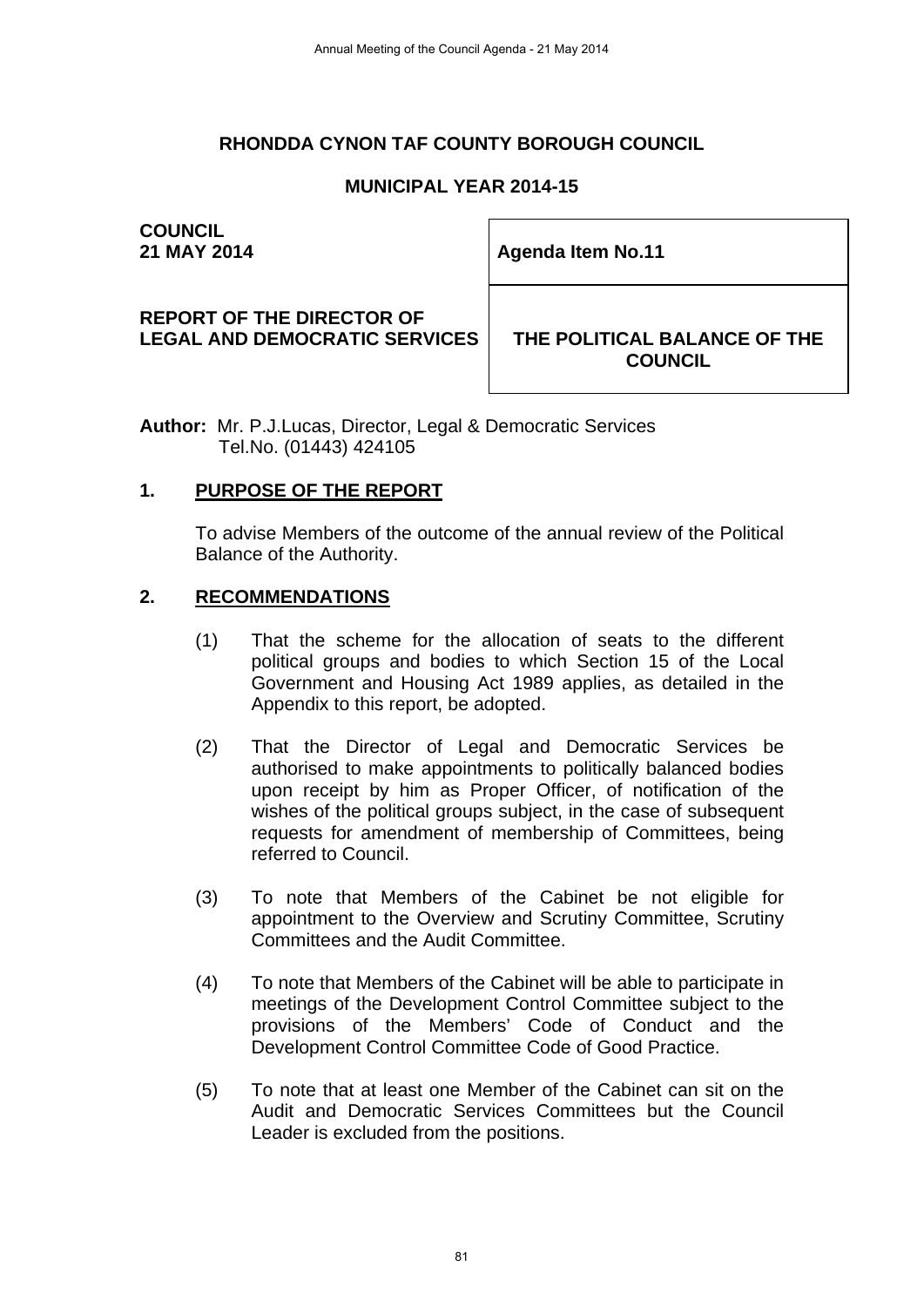# **3. BACKGROUND**

- 3.1 Section 15 of the Local Government and Housing Act 1989 makes provisions for securing the political balance on certain relevant Authorities, Committees and Bodies. In the case of the Council, it is a requirement that the representation of the different political groups to secure political balance is reviewed at, or as soon as practicable after the annual meeting of the Council.
- 3.2 Subject to the adoption of the scheme, it will be the duty of the Council to make appointments to those seats in accordance with the wishes of the political groups and to facilitate this process, it has been previous practice for power to be delegated to myself to accept and make the appointments notified to me by the political groups. However, in the case of subsequent requests for amendments to the membership of Committees, they should be the subject of a report to the Council.
- 3.3 Members are requested to note that:
	- A Member of the Cabinet may not be a member of the Overview and Scrutiny Committee, nor any of the Scrutiny Committees, or the Audit Committee.
	- Members of the Cabinet will be able to participate in meetings of the Development Control Committee subject to the provisions of the Members' Code of Conduct and the Development Control Committee Code of Good Practice.
	- At least one Member of the Cabinet can sit on the Audit and Democratic Services Committees but the Council Leader is excluded from the positions.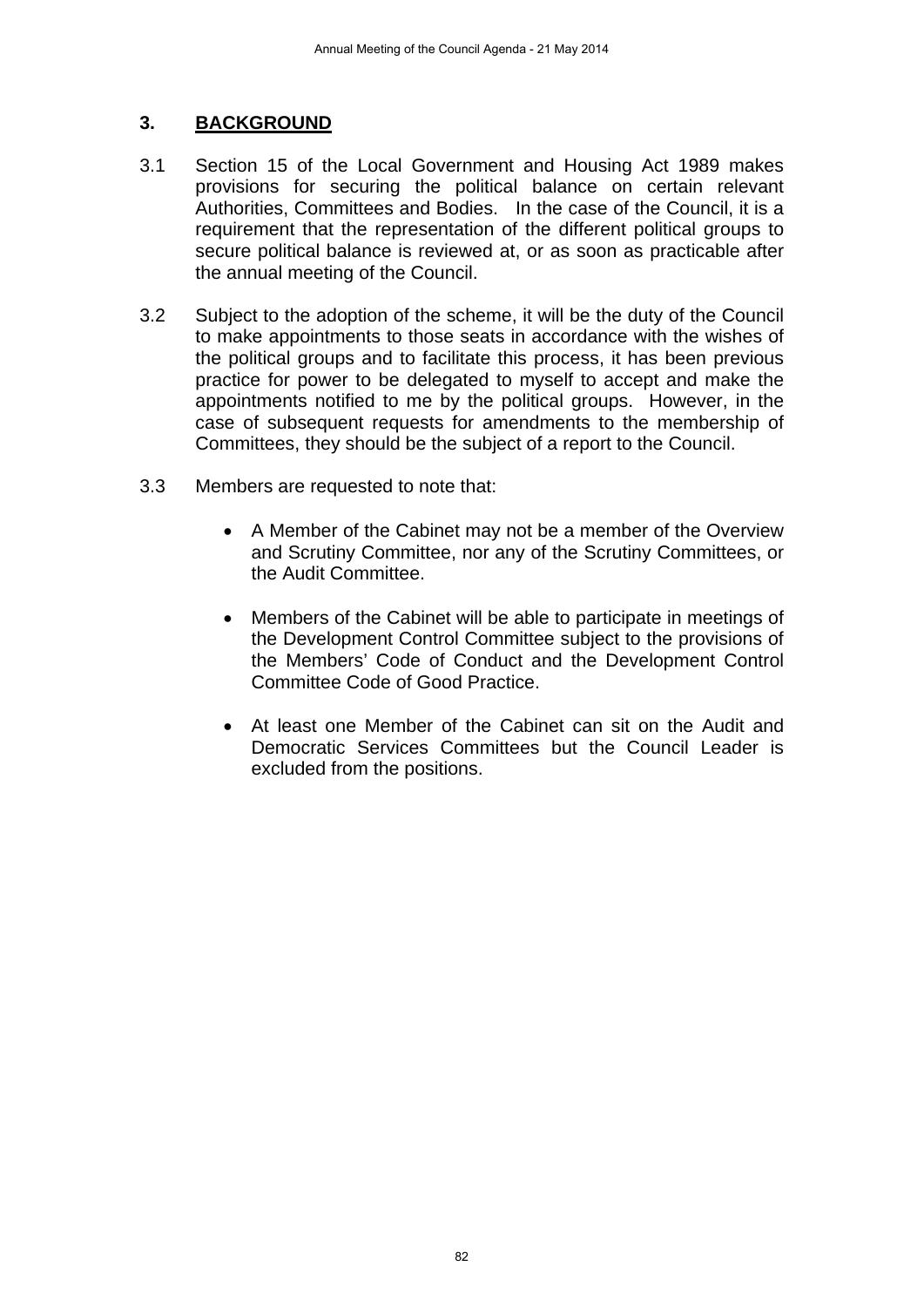#### **APPENDIX**

### **POLITICAL BALANCE 2014/15**

# **TABLE A**

|                          |              | Labour | <b>Plaid</b>   | <b>IND</b>   | <b>DAG</b> | <b>Unallocated</b> |
|--------------------------|--------------|--------|----------------|--------------|------------|--------------------|
| <b>Members</b>           | 75           | 60     | 9              | 3            | 2          |                    |
|                          |              |        |                |              |            |                    |
|                          | Total        |        |                |              |            |                    |
| <b>Political Balance</b> | <b>Seats</b> |        |                |              |            |                    |
| *Development Control     | 18           | 15     | $\mathfrak{p}$ | 1            |            |                    |
| Licensing                | 15           | 12     | $\overline{2}$ | 1            |            |                    |
| Constitution             | 7            | 6      |                |              |            |                    |
| Appointments             | 5            | 4      |                |              |            |                    |
| Appeals                  | 5            | 4      |                |              | и          |                    |
|                          |              |        |                |              |            |                    |
| <b>Total</b>             | 50           | 41     | 6              | $\mathbf{2}$ |            |                    |

**\***Subject to the Council's earlier decision on Agenda Item No.8.

## **TABLE B**

#### **TABLE TO CALCULATE POLITICAL BALANCE FOR INDIVIDUAL COMMITTEES**

| <b>Total Seats</b> | Labour | <b>Plaid</b>   | <b>IND</b> | <b>DAG</b> |
|--------------------|--------|----------------|------------|------------|
| 3                  | 3      |                |            |            |
| 4                  | 3      | 1              |            |            |
| 5                  | 4      |                |            |            |
| 6                  | 5      |                |            |            |
| 7                  | 6      |                |            |            |
| 8                  | 7      |                |            |            |
| 9                  | 7      |                | 1          |            |
| 10                 | 8      |                | 1          |            |
| 11                 | 9      |                | 4          |            |
| 12                 | 10     |                | 1          |            |
| 13                 | 11     | $\overline{2}$ |            |            |
| 14                 | 11     | $\overline{2}$ | 1          |            |
| 15                 | 12     | $\overline{2}$ | 1          |            |
| 16                 | 13     | $\overline{2}$ | 1          |            |
| 17                 | 14     | $\overline{2}$ | 1          |            |
| 18                 | 15     | $\overline{2}$ | 1          |            |
| 19                 | 15     | $\overline{2}$ | 1          |            |
| 20                 | 16     | $\overline{2}$ | 1          |            |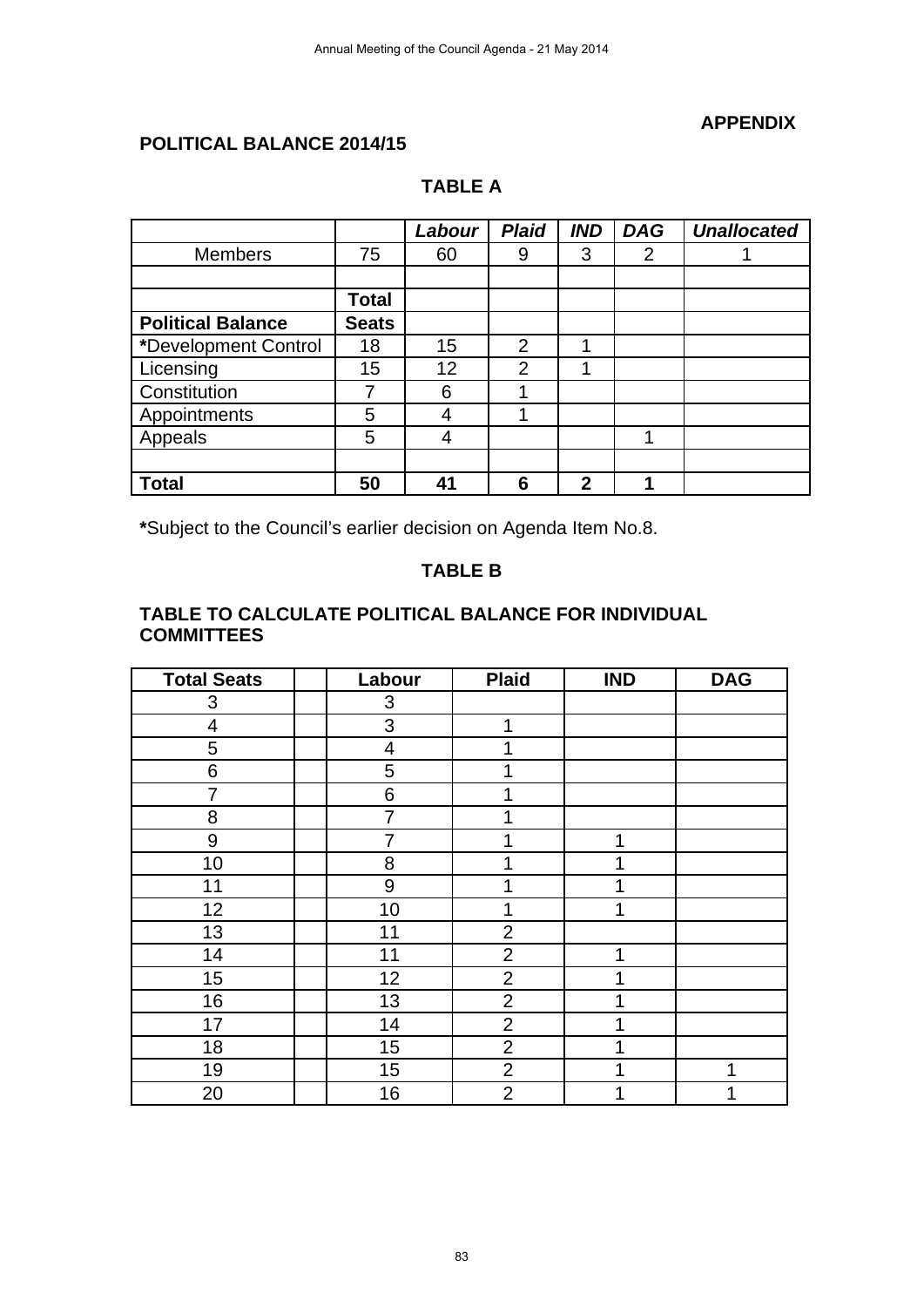|                                           | <b>Seats</b> | Labour | <b>Plaid</b> | <b>IND</b> | <b>DAG</b> |
|-------------------------------------------|--------------|--------|--------------|------------|------------|
| <b>Overview &amp; Scrutiny</b>            | 17           | 14     |              |            |            |
| <b>Community Services Scrutiny</b>        | 17           | 14     |              |            |            |
| <b>Environmental Services</b>             | 17           | 14     | 2            |            |            |
| Scrutiny                                  |              |        |              |            |            |
| <b>Corporate Services Scrutiny</b>        | 17           | 14     | 2            |            |            |
| <b>Education &amp; Childrens Scrutiny</b> | 17           | 14     |              |            |            |
| <b>Democratic Services Scrutiny</b>       | 15           | 12     |              |            |            |
| Audit                                     | 15           | 12     |              |            |            |

# **INDIVIDUAL COMMITTEES SUBJECT TO POLITICAL BALANCE**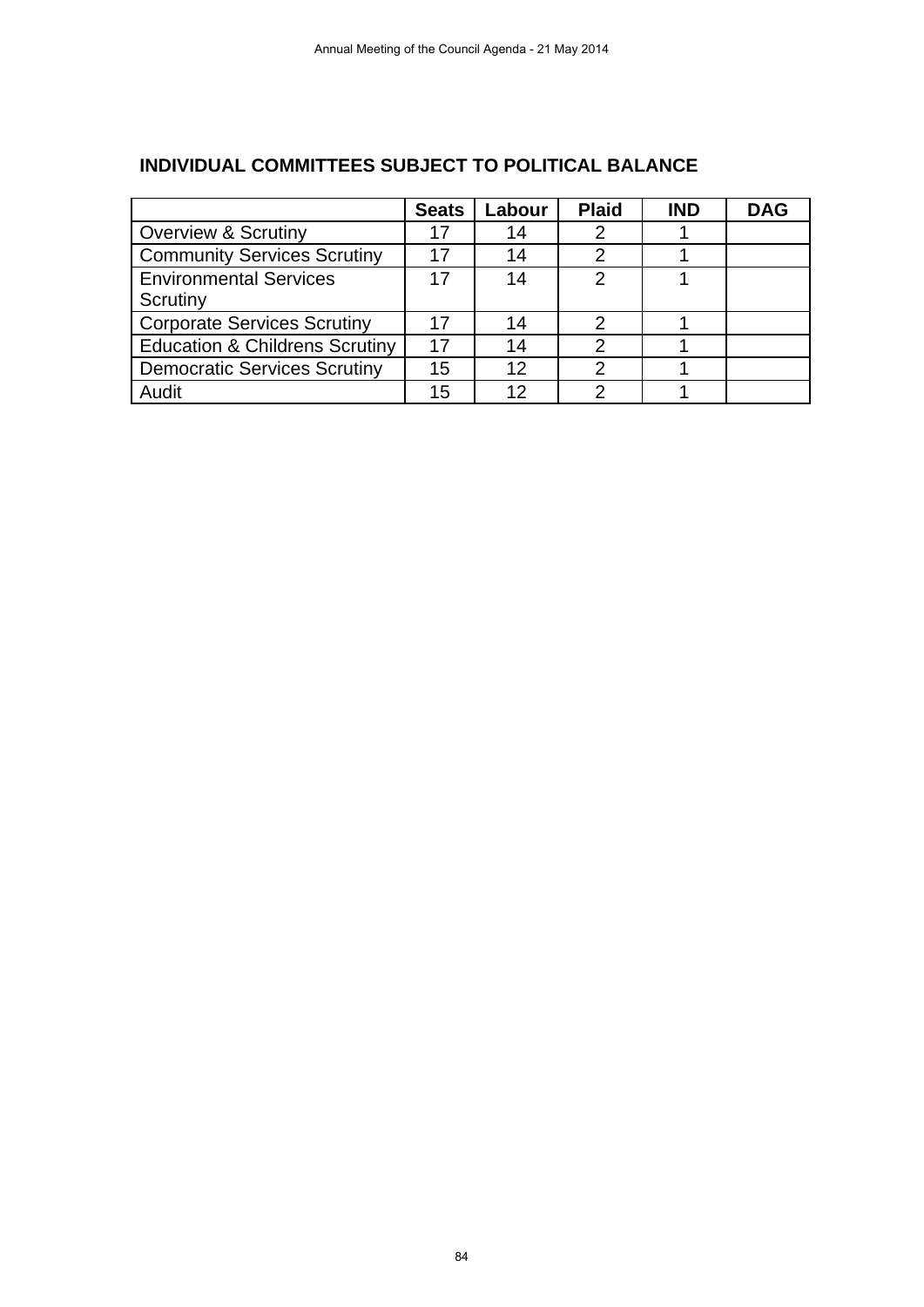# **LOCAL GOVERNMENT ACT 1972**

#### **as amended by**

### **LOCAL GOVERNMENT (ACCESS TO INFORMATION) ACT 1985**

### **RHONDDA CYNON TAF COUNTY BOROUGH COUNCIL**

### **LIST OF BACKGROUND PAPERS**

# **COUNCIL**

### **21 MAY 2014**

### **REPORT OF THE DIRECTOR OF LEGAL & DEMOCRATIC SERVICES**

### **REPORT OFFICER TO CONTACT**

#### **The Political Balance of the Council**

Local Government & Housing Act 1989 Local Government (Committees and Political Groups) Regulations 1990

Mr. P.J.Lucas (01443) 424105